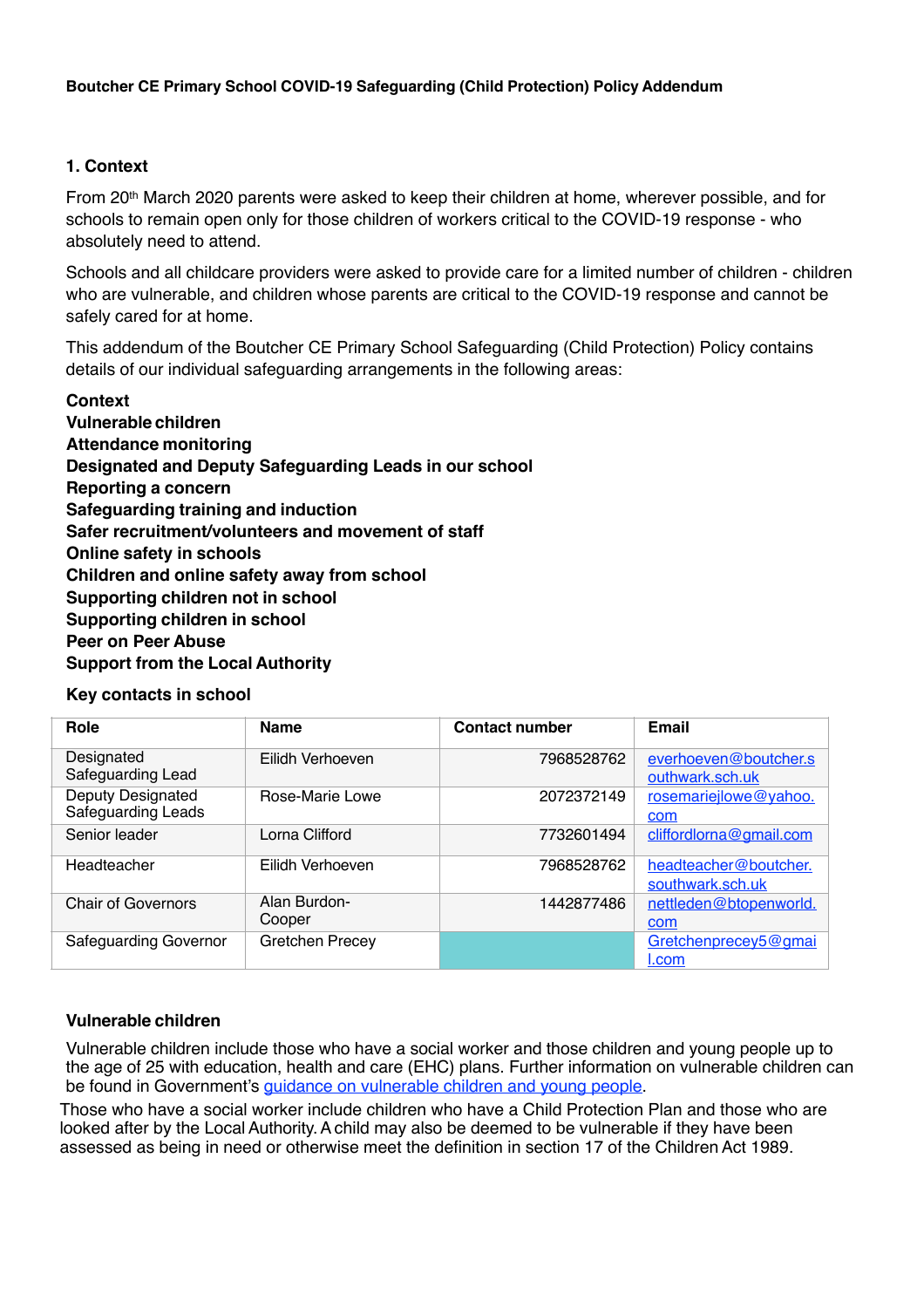Those with an EHC plan will be risk-assessed in consultation with the LocalAuthority and parents, to decide whether they need to continue to be offered a school or college place in order to meet their needs, or whether they can safely have their needs met at home. This could include, if necessary, carers, therapists or clinicians visiting the home to provide any essential services. Many children and young people with EHC plans can safely remain at home.

Eligibility for free school meals in and of itself should not be the determining factor in assessing vulnerability.

Senior leaders, especially the Designated and Deputy Designated Safeguarding Leads know who our most vulnerable children are. They have the flexibility to offer a place to those on the edge of receiving children's social care support.

Boutcher CE Primary School will continue to work with and support children's social workers to help protect vulnerable children. This includes working with and supporting children's social workers and the local authority virtual school head (VSH) for looked-after and previously looked-after children. The lead person for this in school will be: Eilidh Verhoeven

Each vulnerable child will be allocated to a member of the DSL team. In the absence of the allocated member of the DSL team, responsibility for contacting vulnerable pupils may be re-allocated to another DSL, escalated to the HT or a member of SLT, or delegated to the class teacher (under SLT/HT guidance).

DSLs will make phone contact with each allocated child on a regular basis to check their safety and wellbeing by speaking to child not just parent.

DSLs will record summary of conversation on online data system or an electronic version of school concern form which is then circulated to DSL team via email.Any unsuccessful contacts, as well as those that did take place will also be recorded.Any urgent safeguarding concerns will be escalated immediately, for example, through consultation with the Southwark Multi Agency Safeguarding Hub (MASH) duty (or its equivalent in another LAif the child resides in a different LA) and/or the police immediately.

There is an expectation that vulnerable children who have a social worker will attend an education setting, so long as they do not have underlying health conditions that put them at risk. In circumstances where a parent does not want to bring their child to an education setting, and their child is considered vulnerable, the social worker and Boutcher CE Primary School will explore the reasons for this directly with the parent.

Where parents are concerned about the risk of the child contracting COVID19, Boutcher CE Primary School or the social worker will talk through these anxieties with the parent/carer following the advice set out by Public Health England.

We will encourage our vulnerable children and young people to attend a school, including remotely if needed.

# **Attendance monitoring**

Local authorities and education settings do not need to complete their usual day-to-day attendance processes to follow up on non-attendance.

Boutcher CE Primary School and social workers will agree with parents/carers whether children in need should be attending school – we will then follow up on any pupil that was expected to attend, who does not. We will also follow up with any parent or carer who has arranged care for their child(ren) and the child(ren) subsequently do not attend.

#### HOW WILLTHIS LOOK IN OUR SCHOOL?

To support the above, we will, when communicating with parents and carers, confirm emergency contact numbers are correct and ask for any additional emergency contact numbers where they are available. In all circumstances where a vulnerable child does not take up their place at school, or discontinues, we will notify their social worker.

# **Designated and Deputy Designated Safeguarding Leads in our school**

The Designated Safeguarding Lead (DSL) is: Eilidh Verhoeven

The Deputy Designated Safeguarding Leads (DDSL) are: Rose-Marie Lowe & Lorna Clifford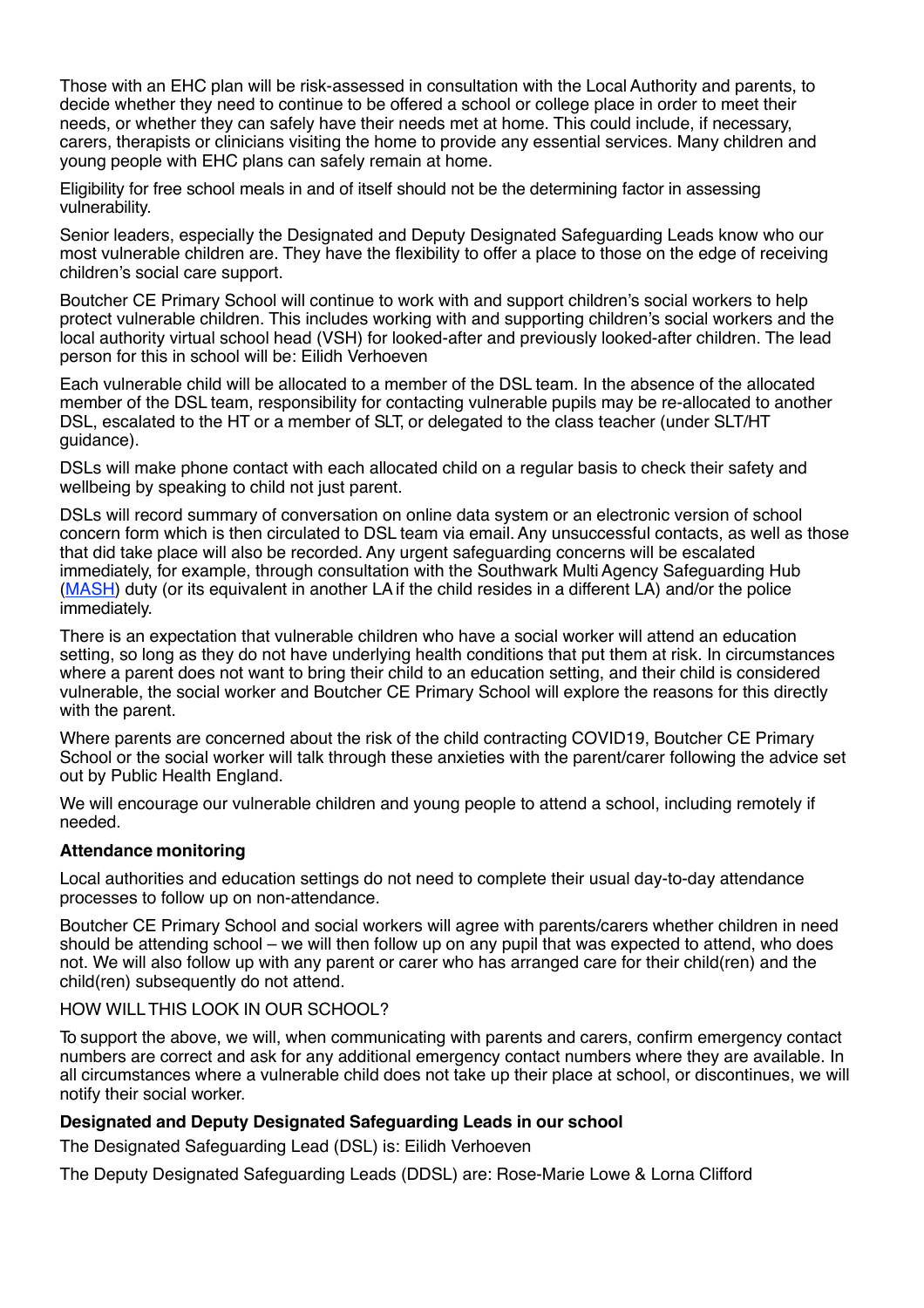The optimal scenario is to have a trained DSL or DDSL available on site. Where this is not the case, a trained DSL or DDSL will be available to be contacted via phone or online video - for example when working from home.

Where a trained DSL or DDSL is not on site, in addition to the above, a senior leader will assume responsibility for co-ordinating safeguarding on site.

This might include updating and managing access to school's safeguarding data/information through Judicium and liaising with the offsite DSL/DDSL and as required liaising with children's social workers where they require access to children in need and/or to carry out statutory assessments at the school.

It is important that all our staff and volunteers have access to a trained DSL or DDSL. On each day staff on site will be made aware of who that person is and how to speak to them.

The DSL and DDSLs will continue to engage with social workers and attend all multi-agency meetings, which can be done remotely.

#### **Reporting a concern**

Where members of staff have a concern about a child, they should continue to follow the process outlined in our school's Safeguarding (Child Protection) Policy and share the concern with DSL or DDSL via phone or email. Staff members are reminded of the need to report any concern immediately and without delay.

Where staff members are concerned about an adult working with children in the school, they should report the concern to the headteacher. If there is a requirement to make a notification to the headteacher whilst away from school, this should be done via phone or email.

Concerns around the Headteacher should be directed to the Chair of Governors:Alan Burdon-Cooper, [nettleden@btopenworld.com](mailto:nettleden@btopenworld.com) or 01442877486

#### **Safeguarding training and induction**

DSL training is very unlikely to take place whilst there remains a threat of the COVID 19 virus. For the period COVID-19 measures are in place, a DSL or DDSL who has been trained will continue to be classed as a trained DSL or DDSL even if they miss their refresher training.

All existing school staff have had safeguarding training and have read part 1 of Keeping children safe in education (KCSIE) (2019). The DSL will communicate with staff any new local arrangements so that they know what to do if they are worried about a child.

Where new members of staff are recruited, or new volunteers enter Boutcher CE Primary School, they will continue to be provided with a safeguarding induction.

If staff are deployed from another education or children's workforce setting to our school, we will take into account the DfE supplementary guidance on safeguarding children during the COVID-19 pandemic and will accept portability as long as the current employer confirms in writing that:-

the individual has been subject to an enhanced DBS and children's barred list check there are no known concerns about the individual's suitability to work with children there is no ongoing disciplinary investigation relating to that individual

Upon arrival, they will be given a copy of the receiving setting's Safeguarding (Child Protection) Policy, confirmation of local processes and confirmation of DSL arrangements.

#### **Safer recruitment/volunteers and movement of staff**

It remains essential that people who are unsuitable are not allowed to enter the children's workforce or gain access to children. When recruiting new staff, Boutcher CE Primary School will continue to follow the relevant safer recruitment processes for their setting, including, as appropriate, relevant sections in part 3 of Keeping children safe in education (KCSIE).

In response to COVID-19, the Disclosure and Barring Service (DBS) has made changes to its guidance on standard and enhanced DBS ID checking to minimise the need for face-to-face contact.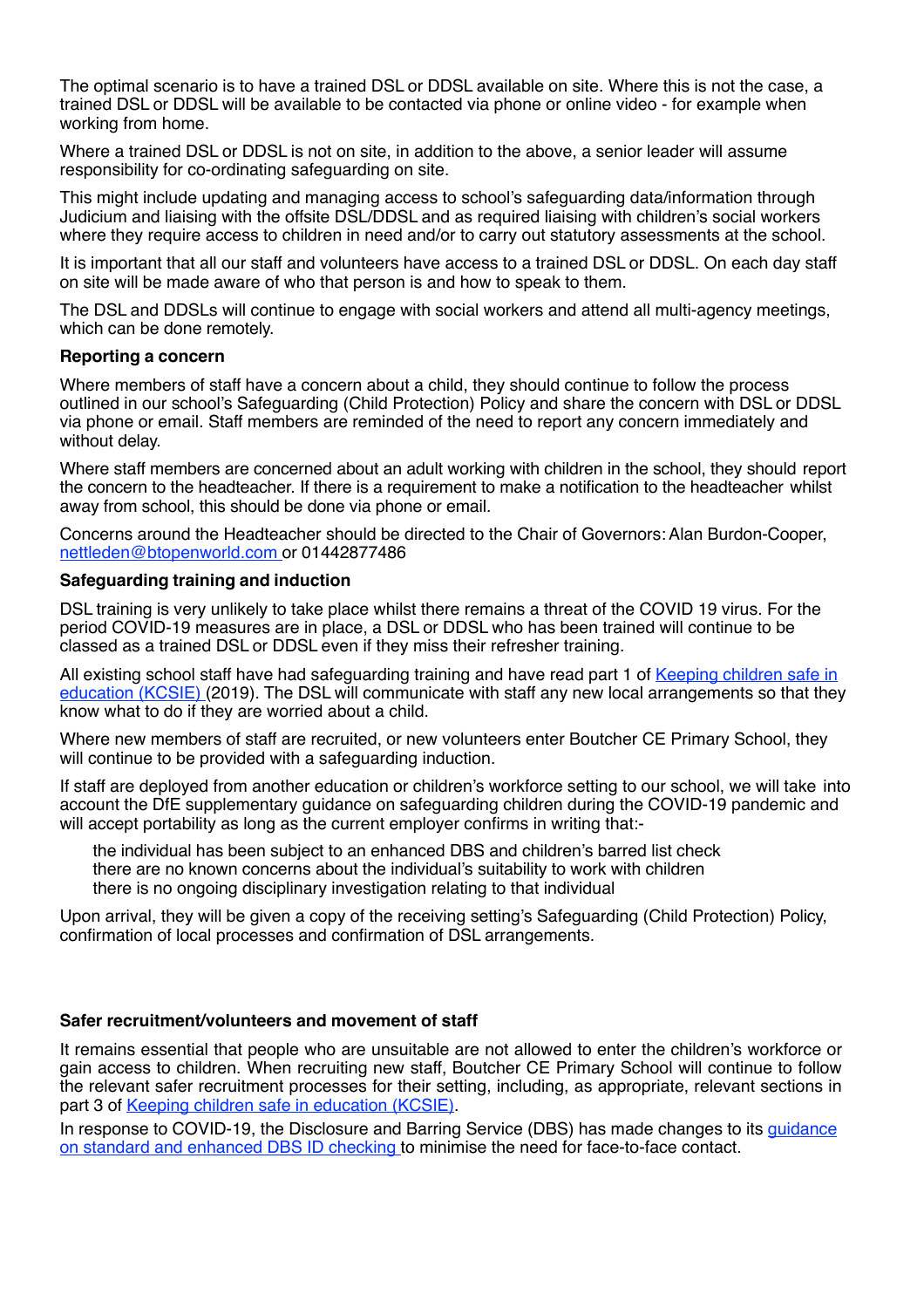Where we are utilising volunteers, we will continue to follow the checking and risk assessment process as set out in paragraphs 167 to 172 of KCSIE. Under no circumstances will a volunteer who has not been checked be left unsupervised or allowed to work in regulated activity.

We will continue to follow the legal duty to refer to the DBS anyone who has harmed or poses a risk of harm to a child or vulnerable adult. Full details can be found at paragraph 163 of KCSIE.

We will continue to consider and make referrals to the Teaching Regulation Agency (TRA) as per paragraph 166 of KCSIE and the TRA's 'Teacher misconduct advice for making a referral'. During the COVID-19 period all referrals will be made by emailing [Misconduct.Teacher@education.gov.uk.](mailto:Misconduct.Teacher@education.gov.uk)

Whilst acknowledging the challenge of the current National emergency, it is essential from a safeguarding perspective that any school is aware, on any given day, which staff/volunteers will be in the school or college, and that appropriate checks have been carried out, especially for anyone engaging in regulated activity.As such, we will continue to keep the single central record (SCR) up to date as outlined in paragraphs 148 to 156 in KCSIE.

### **Online safety in schools**

We will continue to provide a safe environment for our pupils, including online. This includes the use of an online filtering system. Where pupils are using computers in school, appropriate supervision will be in place.

### **Children and online safety away from school**

It is important that all staff members who interact with children, including online, continue to look out for signs a child may be at risk.Any such concerns should be dealt with as per our Safeguarding (Child Protection) Policy and where appropriate referrals should still be made to Southwark MASH (or its equivalent in another LAif the child resides in a different LA) and/or the police immediately.

Online teaching should follow the same principles as set out in our school's code of conduct. We will ensure any use of online learning tools and systems is in line with privacy and data protection/GDPR requirements.

Below are some things to consider when delivering virtual lessons, especially where webcams are involved:

No one to one sessions, teach in groups only

Teachers should be in a neutral area where nothing personal or inappropriate can be seen or heard in the background.

Staff and children must wear suitable clothing, as should anyone else in the household.

- Any computers used should be in appropriate areas, for example, not in bedrooms; and where possible be against a neutral background.
- The live class should be recorded and backed up elsewhere, so that if any issues were to arise, the video can be reviewed.
- Live classes should be kept to a reasonable length of time, or the streaming may prevent the family 'getting on' with their day

Language must be professional and appropriate, including any family members in the background Schools should risk assess the use of live learning using webcams

Data Controllers need to reassure themselves that any teaching/learning software and/or platforms are suitable for the age groups and raise no privacy issues; or use cases against the providers terms and conditions (for example, no business use of consumer products).

# **Supporting children not in school**

Boutcher CE Primary School is committed to ensuring the safety and wellbeing of all its children and young people. Where the DSL has identified a child to be on the edge of social care support, or who would normally receive pastoral-type support in school, we will ensure that a robust communication plan is in place for that child or young person. Details of this plan will be recorded appropriately as will a record of contact.

The communication plans can include; remote contact, phone contact, door-step visits. Other individualised contact methods will be considered and recorded.